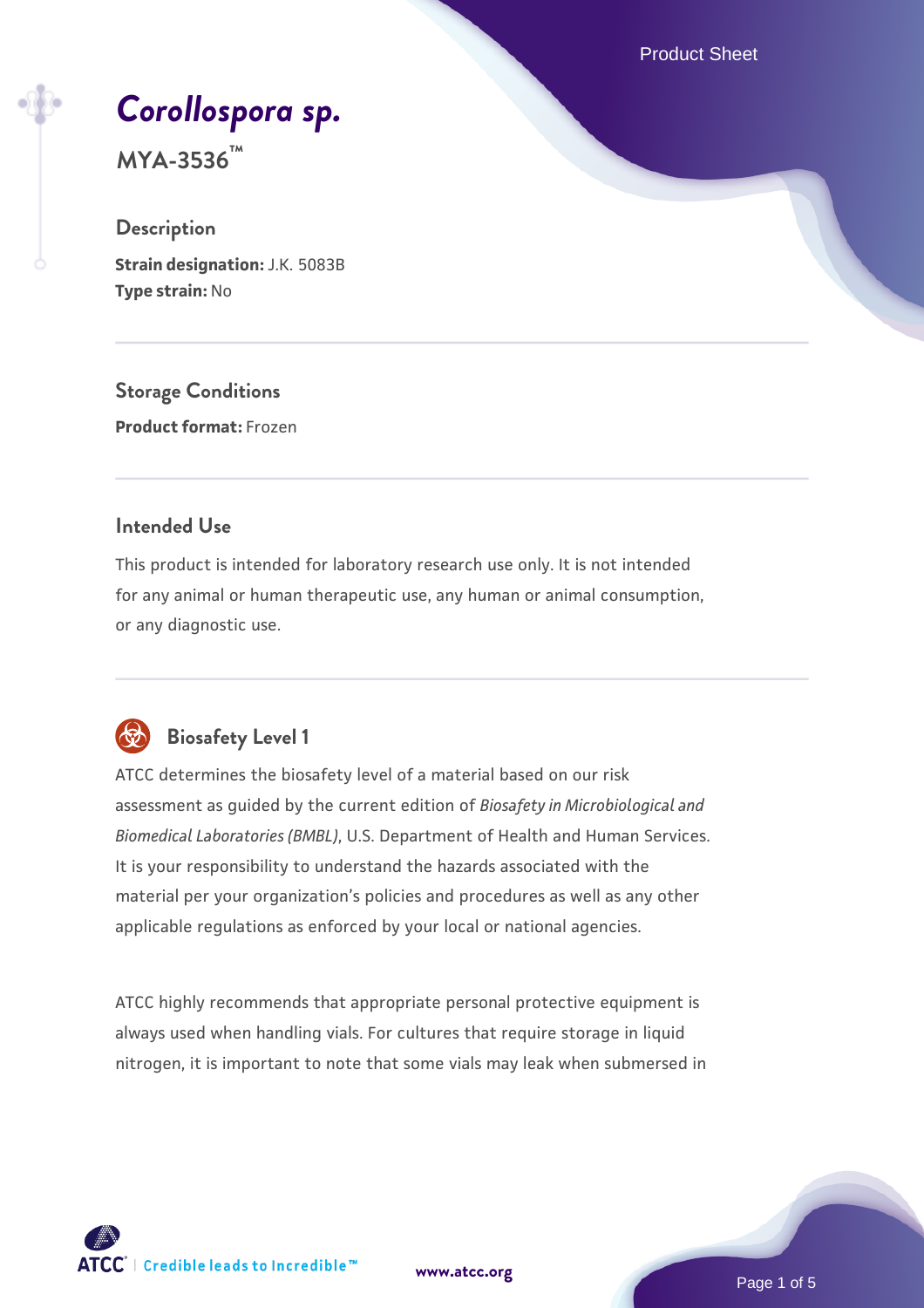liquid nitrogen and will slowly fill with liquid nitrogen. Upon thawing, the conversion of the liquid nitrogen back to its gas phase may result in the vial exploding or blowing off its cap with dangerous force creating flying debris. Unless necessary, ATCC recommends that these cultures be stored in the vapor phase of liquid nitrogen rather than submersed in liquid nitrogen.

#### **Certificate of Analysis**

For batch-specific test results, refer to the applicable certificate of analysis that can be found at www.atcc.org.

#### **Growth Conditions**

**Medium:**  [ATCC Medium 790: By+ medium](https://www.atcc.org/-/media/product-assets/documents/microbial-media-formulations/7/9/0/atcc-medium-790.pdf?rev=16bd8c73853840ee9a63d6a1f4589a74) **Temperature:** 25°C

#### **Handling Procedures**

 Frozen ampules packed in dry ice should either be thawed immediately or stored in liquid nitrogen vapor. If liquid nitrogen storage facilities are not available, frozen ampules may be stored at or below -70°C for approximately one week. **Do not under any circumstance store frozen ampules at refrigerator freezer temperatures (generally -20°C).** Storage of frozen material at this temperature may result in the death of the culture.

1. To thaw a frozen ampule, place in a **30°C** water bath, until just thawed ( **approximately 4 minutes**). Immerse the ampule just enough to cover the frozen material. Do not agitate the ampule.



**[www.atcc.org](http://www.atcc.org)**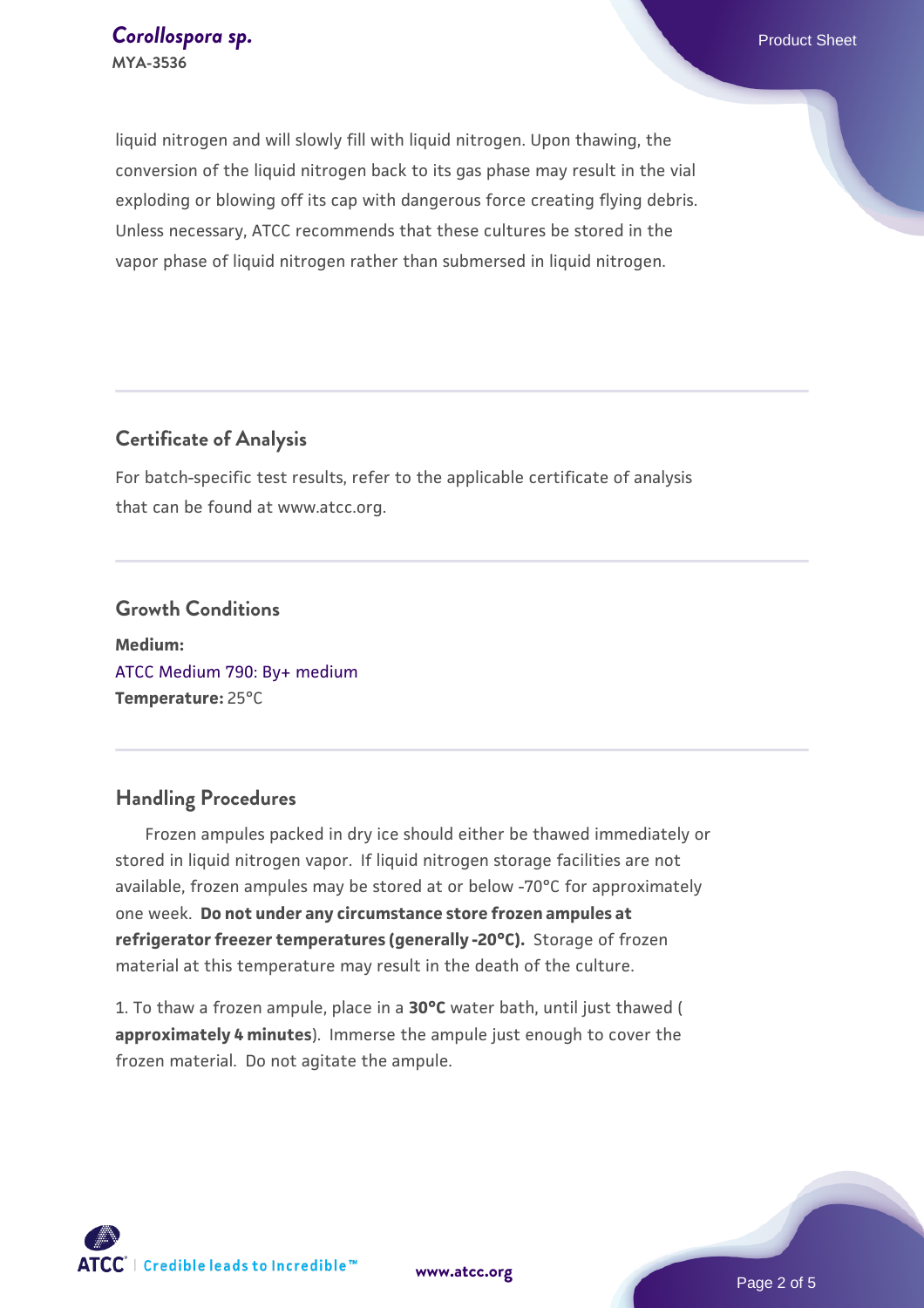2. Immediately after thawing, aseptically transfer the contents of the vial onto appropriate solid or liquid medium.

3. Incubate cultures at recommended temperature.

#### **Material Citation**

If use of this material results in a scientific publication, please cite the material in the following manner: *Corollospora sp.* (ATCC MYA-3536)

#### **References**

References and other information relating to this material are available at www.atcc.org.

#### **Warranty**

The product is provided 'AS IS' and the viability of ATCC<sup>®</sup> products is warranted for 30 days from the date of shipment, provided that the customer has stored and handled the product according to the information included on the product information sheet, website, and Certificate of Analysis. For living cultures, ATCC lists the media formulation and reagents that have been found to be effective for the product. While other unspecified media and reagents may also produce satisfactory results, a change in the ATCC and/or depositor-recommended protocols may affect the recovery, growth, and/or function of the product. If an alternative medium formulation or reagent is used, the ATCC warranty for viability is no longer valid. Except as expressly set forth herein, no other warranties of any kind are provided, express or implied, including, but not limited to, any implied warranties of merchantability, fitness for a particular purpose, manufacture according to cGMP standards, typicality, safety, accuracy, and/or

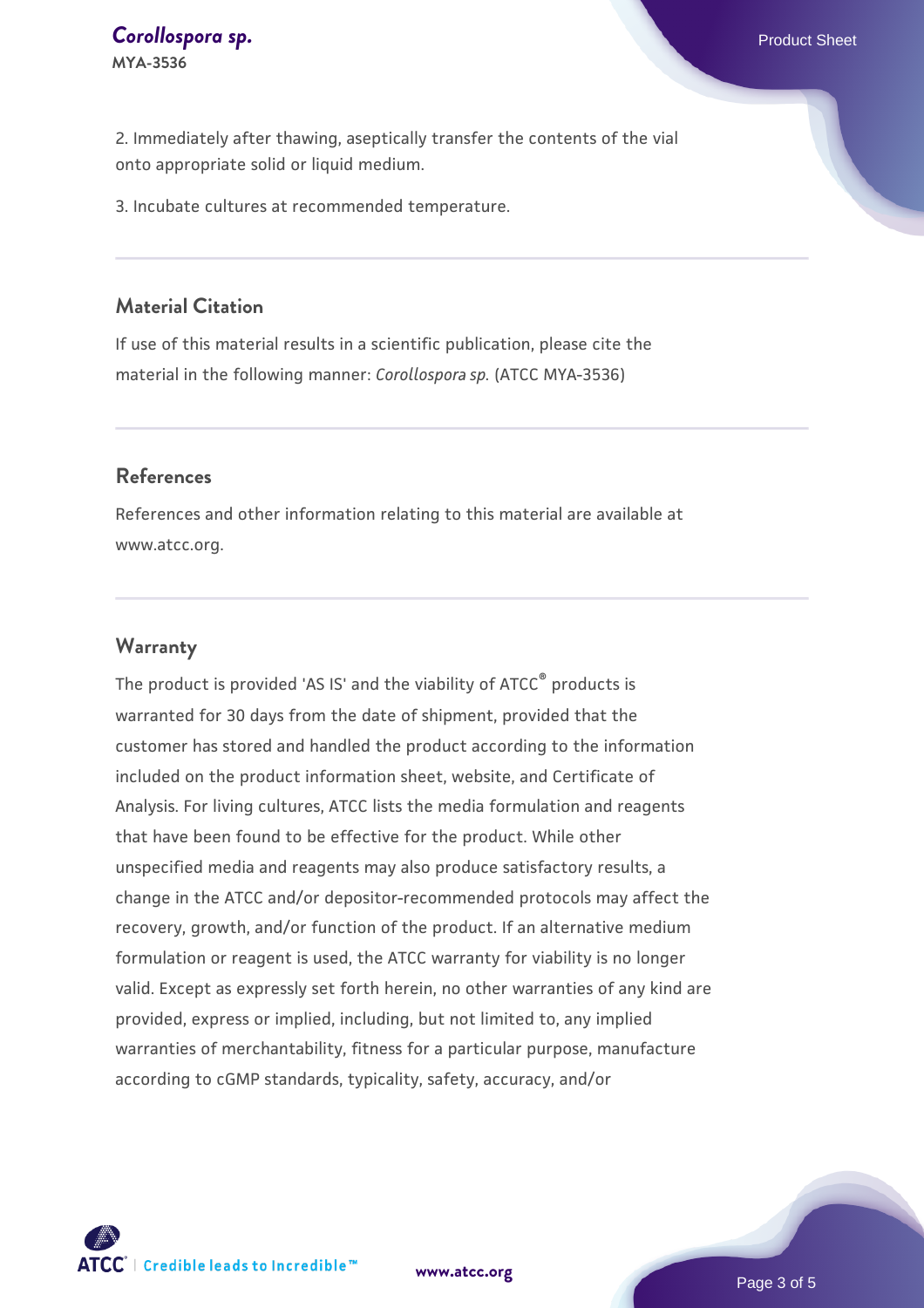# **[Corollospora sp.](https://www.atcc.org/products/mya-3536) Corollospora sp. Product Sheet**

**MYA-3536**

noninfringement.

#### **Disclaimers**

This product is intended for laboratory research use only. It is not intended for any animal or human therapeutic use, any human or animal consumption, or any diagnostic use. Any proposed commercial use is prohibited without a license from ATCC.

While ATCC uses reasonable efforts to include accurate and up-to-date information on this product sheet, ATCC makes no warranties or representations as to its accuracy. Citations from scientific literature and patents are provided for informational purposes only. ATCC does not warrant that such information has been confirmed to be accurate or complete and the customer bears the sole responsibility of confirming the accuracy and completeness of any such information.

This product is sent on the condition that the customer is responsible for and assumes all risk and responsibility in connection with the receipt, handling, storage, disposal, and use of the ATCC product including without limitation taking all appropriate safety and handling precautions to minimize health or environmental risk. As a condition of receiving the material, the customer agrees that any activity undertaken with the ATCC product and any progeny or modifications will be conducted in compliance with all applicable laws, regulations, and guidelines. This product is provided 'AS IS' with no representations or warranties whatsoever except as expressly set forth herein and in no event shall ATCC, its parents, subsidiaries, directors, officers, agents, employees, assigns, successors, and affiliates be liable for indirect, special, incidental, or consequential damages of any kind in connection with or arising out of the customer's use of the product. While reasonable effort is made to ensure authenticity and reliability of materials on deposit, ATCC is not liable for damages arising from the misidentification or misrepresentation of such materials.

Please see the material transfer agreement (MTA) for further details regarding the use of this product. The MTA is available at www.atcc.org.



**[www.atcc.org](http://www.atcc.org)**

Page 4 of 5